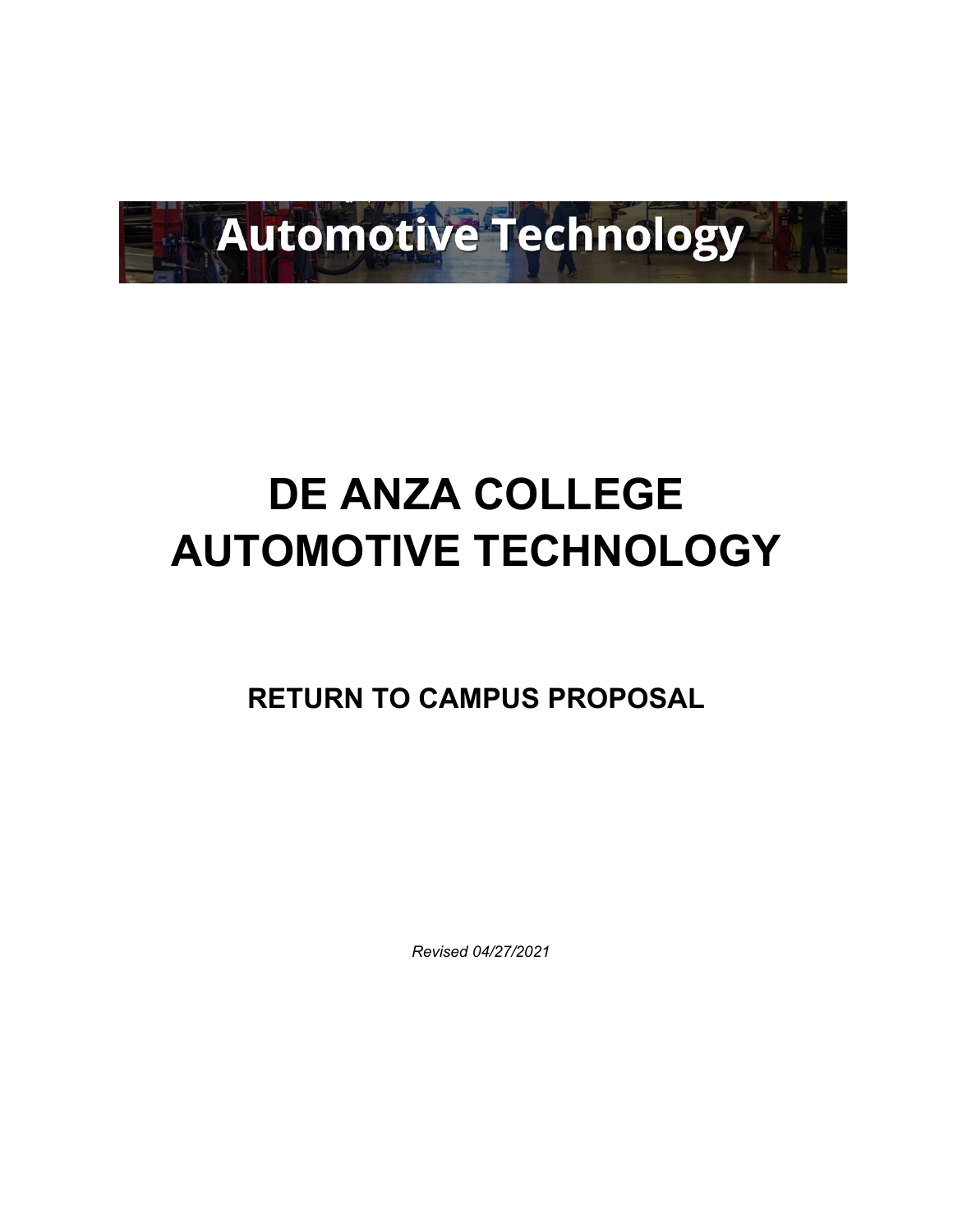# **TABLE OF CONTENTS**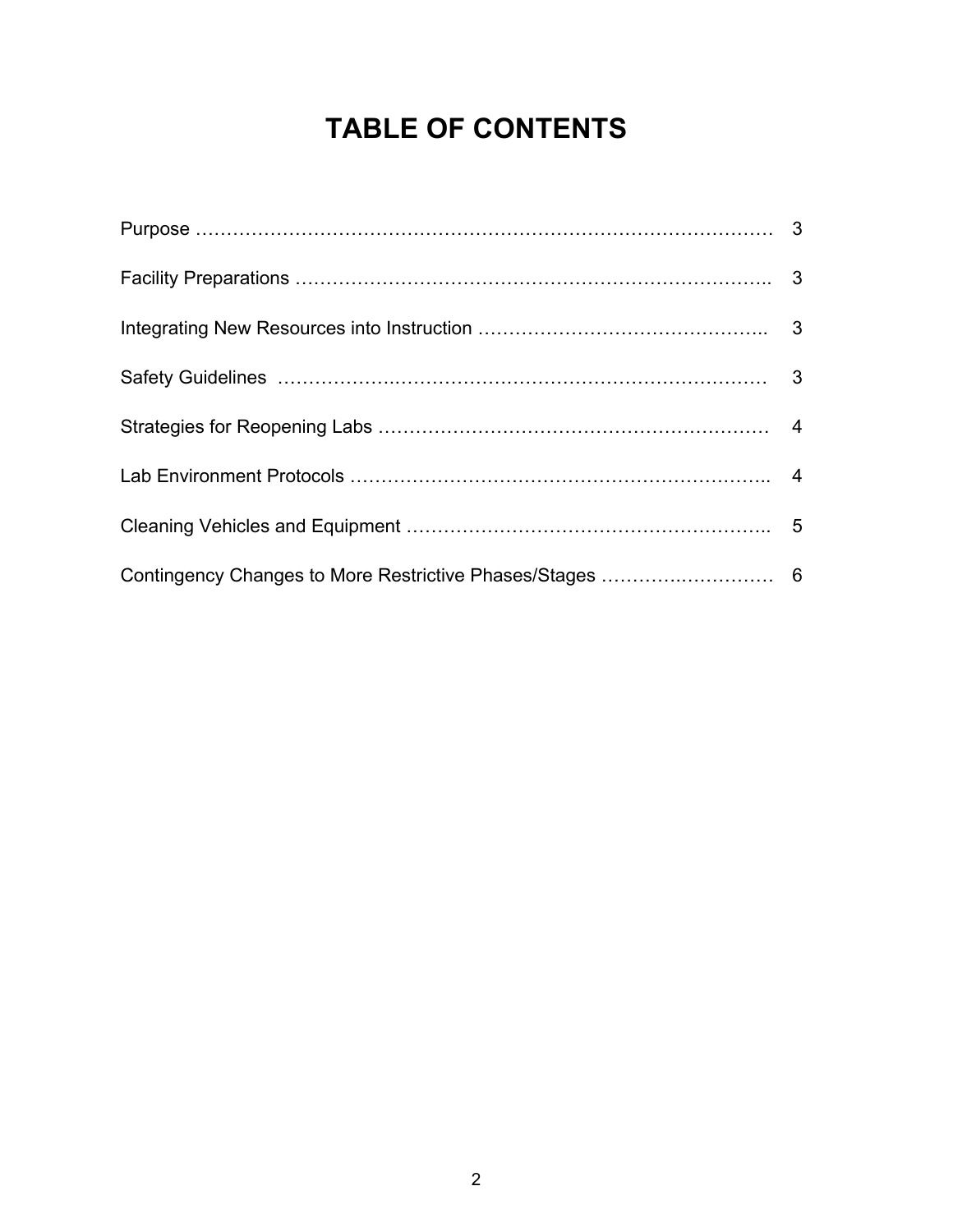#### **PURPOSE**

The following document has been created by the De Anza College Automotive Technology Division staff to provide strategies for the safest way to re-introduce some classes onto the campus following the COVID-19 pandemic. The Division plan seeks to limit the risk of returning to campus by limiting the number of class sessions and the number of people involved. This is intended to be a fluid working document that will be revised as new information and recommendations are published.

These protocols will provide a safe environment for students, faculty and staff. This plan is designed to work in conjunction with the following documents:

- 1. Foothill-De Anza Community College District Return to Campus Plan. *(link)*
- 2. Foothill-De Anza Community College District COVID Prevention Program (CPP). *(link)*

### **FACILITY PREPARATIONS**

Facility preparations will be done in accordance with the District Return to Campus Plan and the CPP. Specific requirements for the Athletics Program will be directed to and in coordination with the De Anza College Director of Operations.

#### **INTEGRATING NEW RESOURCES INTO INSTRUCTION**

The following resources will be integrated into instruction:

- On-line supplemental content.
- Video demonstrations.
- Canvas LMS.
- Zoom lectures.
- More group projects.

#### **SAFETY GUIDELINES**

In addition to the District COVID plans, the following safety items will be implemented:

- Before students enter lab, set up online lecture time to discuss safety and new shop protocols.
- Conspicuously post district document for on-campus safety procedures.
- Just as training on shop safety is important, training on pandemic guidelines for the shop is equally as important.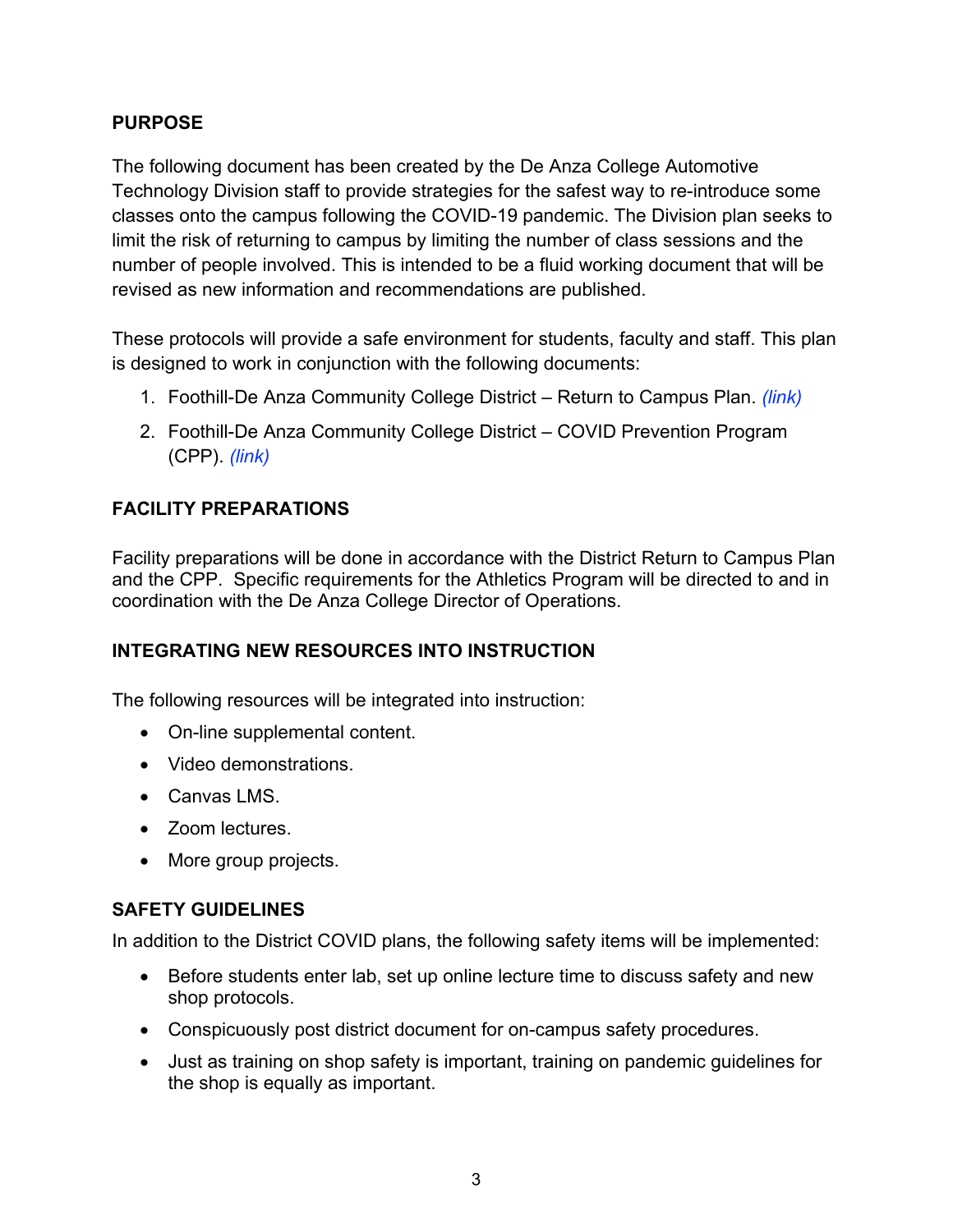#### **STRATEGIES FOR REOPENING LABS**

- Adding new resources into our traditional lecture/lab curriculum.
- Establish lab environment protocols.
- Follow screening procedures.
- Created Spring 2021 schedule to reduce number of students in building E1 at any one given time.
- Follow PPE protocols.
- Follow cleaning/disinfecting protocols.
- Create process for cleaning tools and common touch points on vehicles and equipment.

# **LAB ENVIRONMENT PROTOCOLS**

Designing a safe lab environment; distances will be followed based on the current Phase requirements or other regulations.



Moving students around vehicles (based on the current 6' social distancing requirement):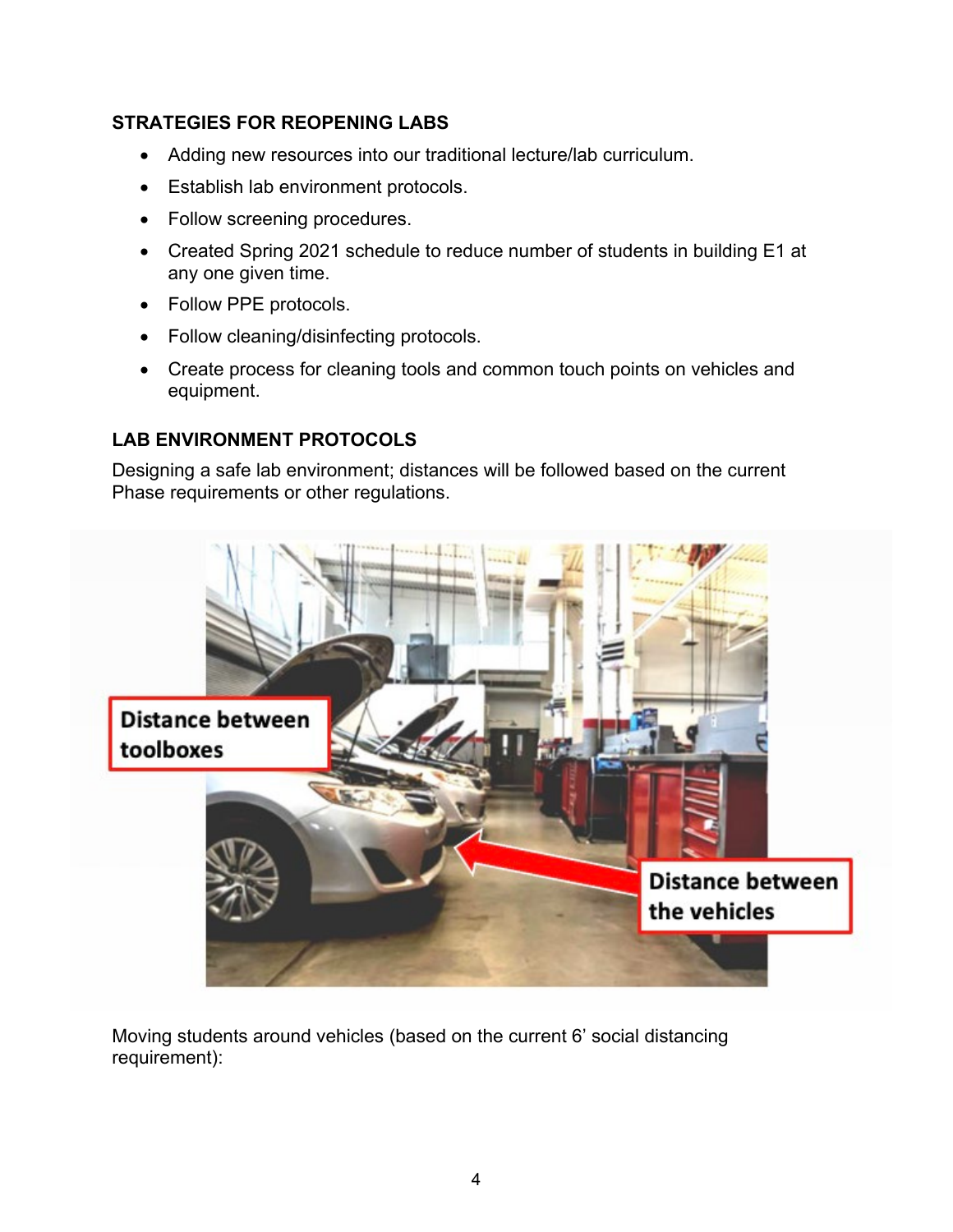

- Students will use every-other lift.
- Hire TEAs to help with the student's being spread-out.
- Instructor will use a cordless microphone in the shop to communicate with students at a distance.
- The tool room technician will continuously sanitize tools and the counter-top.
- Face coverings are required before entering shop and gloves are recommended.
- Social distancing shall be followed during student breaks.
- Students shall leave immediately when lab assignments are complete.
- Remind students that the threat of spreading the virus is still real and can occur anywhere.
- Students will properly remove and dispose of gloves as per CDC guidelines.
- If a student feels sick, he/she must immediately separate from others and follow District protocols.

# **CLEANING VEHICLES AND EQUIPMENT**

Common touchpoints on vehicles will need to be considered.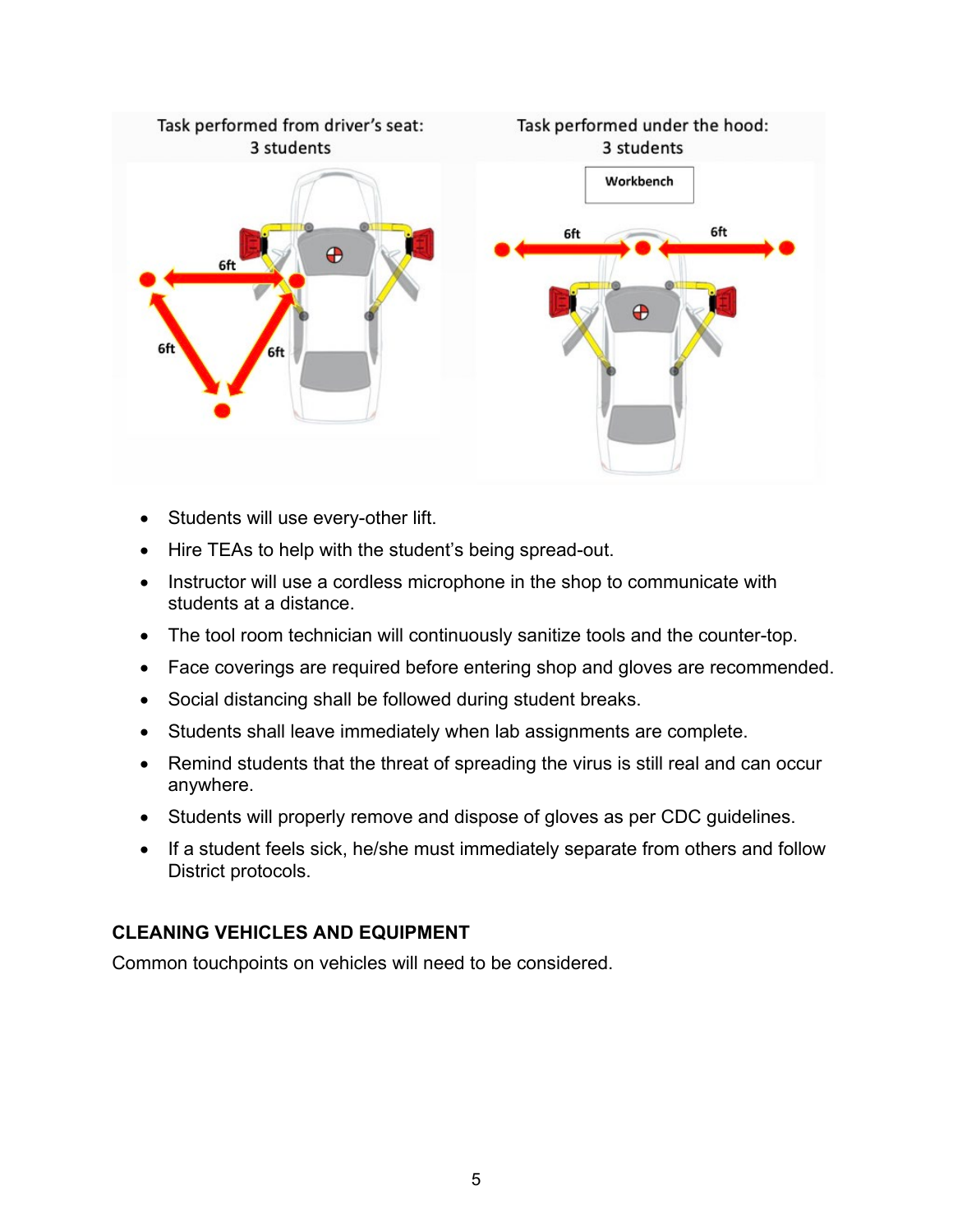

Use of check list for vehicles and stations.

| <b>Vehicle/Workstation Cleaning Checklist</b> |    |                                                |     |  |
|-----------------------------------------------|----|------------------------------------------------|-----|--|
| Workstation#                                  |    | Vehicle#                                       |     |  |
| Name                                          |    |                                                |     |  |
| <b>Key Interior Touchpoint Areas</b>          |    | <b>Key Exterior Touchpoint</b><br><b>Areas</b> |     |  |
| Item                                          | OK | Item                                           | OK. |  |
| Interior Door Levers                          |    | All Exterior Handles                           |     |  |
| Window & Door Lock Controls                   |    | Fuel Lid / DEF Cap                             |     |  |
| <b>Upper Door Trims</b>                       |    | <b>Wheel Covers</b>                            |     |  |
| Armrest                                       |    | Key/Fob                                        |     |  |
| <b>HVAC Vents / Controls</b>                  |    | Front Hood Area                                |     |  |
| Steering Wheel / Buttons                      |    |                                                |     |  |
| Hood Release                                  |    | <b>Tools &amp; Equipment</b>                   |     |  |
| Ignition Switch                               |    | Toolbox Top                                    |     |  |
| <b>Multifunction Levers</b>                   |    | <b>Toolbox Drawers</b>                         |     |  |
| Radio Various Buttons                         |    | Scan Tool                                      |     |  |
| Center Console                                |    | <b>Scan Tool Connector</b>                     |     |  |
| Glove Box Buttons / Handle                    |    | <b>Screw Drivers</b>                           |     |  |
| <b>Cup Holders</b>                            |    | Pliers                                         |     |  |
| Shifter                                       |    | DMM                                            |     |  |

#### **CONTINGENCY CHANGES TO MORE RESTRICTIVE PHASES/STAGES**

Should Federal, State, or Local guidelines change to more restrictive regulations that will impact the Athletics/PE program, the following guidelines will be implemented to meet the more restrictive requirements: